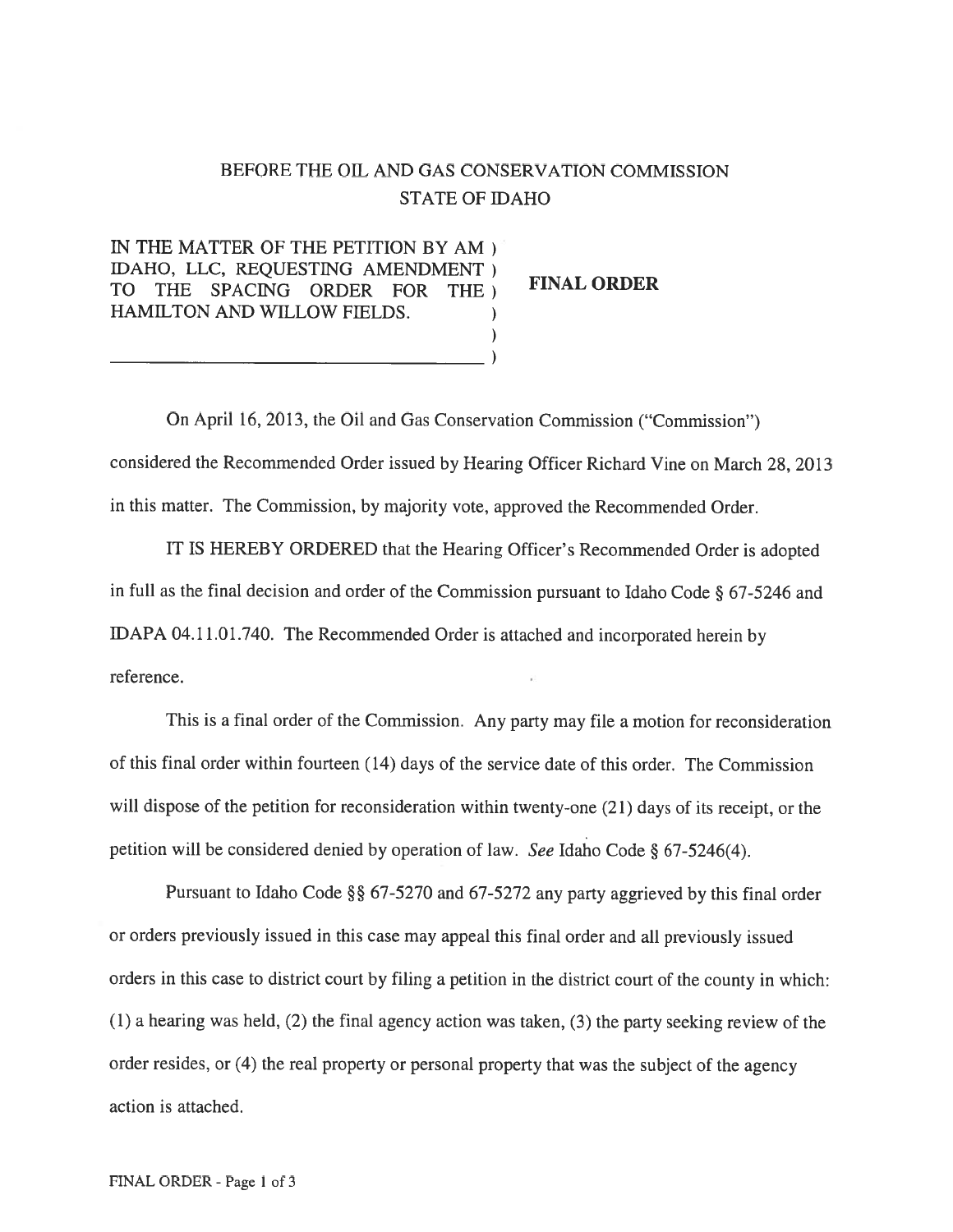An appeal must be filed within twenty-eight (28) days (1) of the service date of this final order, (2) of an order denying petition for reconsideration, or (3) the failure within twenty-one (21) days to gran<sup>t</sup> or deny <sup>a</sup> petition for reconsideration, whichever is later. See Idaho Code § 67-5273. The filing of an appea<sup>l</sup> to district court does not itself stay the effectiveness or enforcement of the order under appeal.

DATED this  $\frac{\cancel{37}}{\cancel{6}}$  day of April, 2013.

how /h. s

THOMAS M. SCHULTZ, JR. Director of the Idaho Department of Lands and Secretary to Oil and Gas Conservation Commission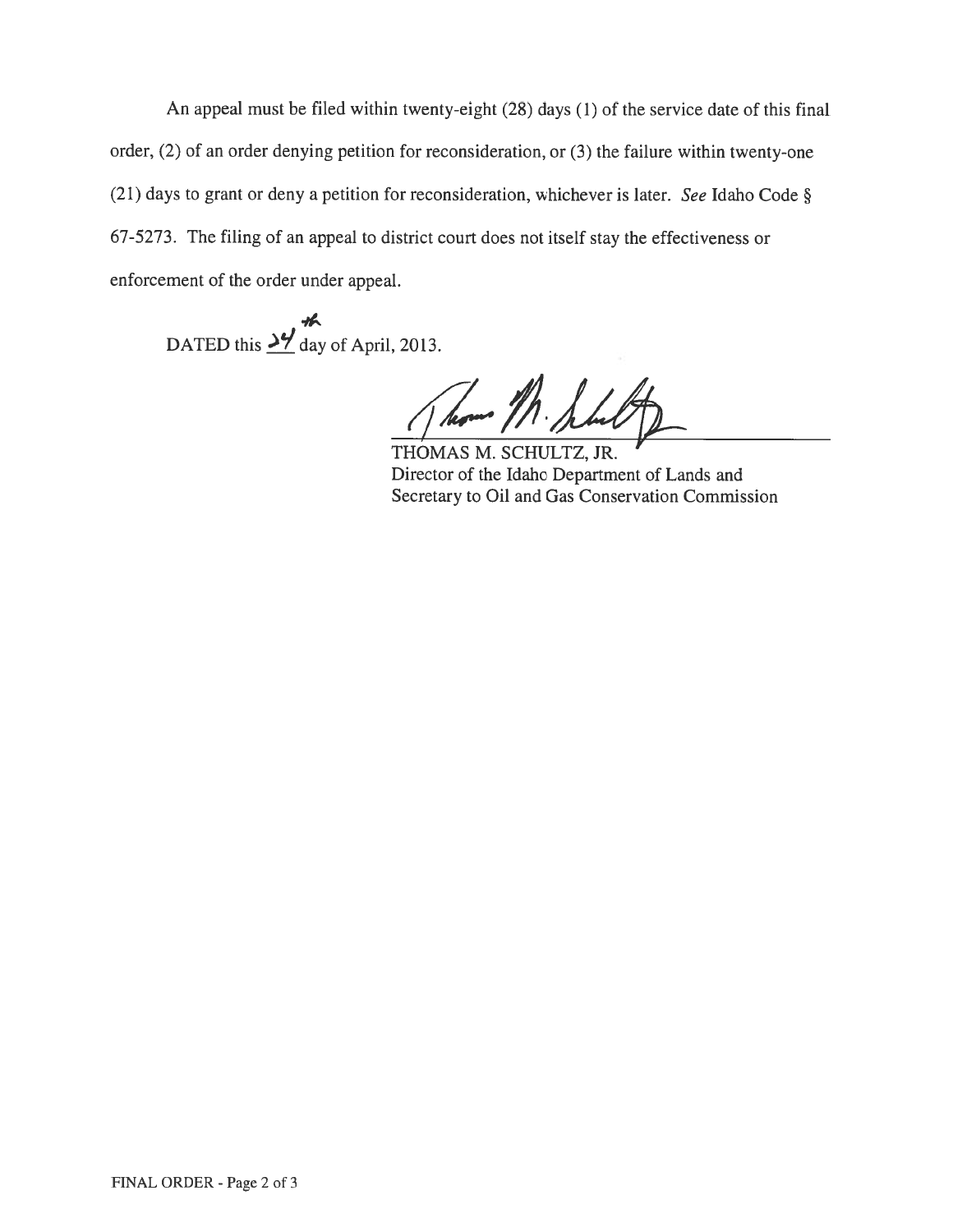# BEFORE THE OIL AND GAS CONSERVATION COMMISSION STATE OF IDAHO

IN THE MATTER OF THE PETITION BY AM ) IDAHO, LLC, REQUESTING AMENDMENT ) TO THE SPACING ORDER FOR THE ) HAMILTON AND WILLOW FIELDS. ) )

 $\mathcal{L}_\text{max}$  , and the contract of the contract of the contract of the contract of the contract of the contract of the contract of the contract of the contract of the contract of the contract of the contract of the contr

**RECOMMENDED ORDER** 

#### **I. INTRODUCTION AND BACKGROUND**

)

 This Recommended Order was prepared following a contested case hearing conducted by the Hearing Officer Richard Vine. The Recommended Order is submitted to the Oil and Gas Conservation Commission ("Commission") for a final decision.

Jurisdiction in this matter rests with the Commission pursuant to Idaho Code § 47-317. The State Board of Land Commissioners ("Land Board") is designated as the Commission under Idaho Code § 47-317(1). The Idaho Department of Lands ("IDL") is the administrative agency of the Land Board under Idaho Code § 58-119. This proceeding is governed by the Oil and Gas Conservation Act, Idaho Code § 47-306 *et seq*.; IDAPA 20.07.02, Rules Governing Oil and Gas Conservation in the State of Idaho; the Idaho Administrative Procedure Act, Idaho Code § 67- 5201 *et seq*.; and IDAPA 04.11.01, Idaho Rules of Administrative Procedure of the Attorney General.

This case was initiated by a letter dated September 6, 2012, from Michael Christian on behalf of AM Idaho, LLC, ("AM Idaho") to the Commission. The letter is a petition under IDAPA 04.11.01.230.<sup>1</sup> AM Idaho requests an amendment to the Spacing Order for the Hamilton and Willow Fields.

On January 14, 2013, Richard Vine was appointed as the hearing officer and directed to issue a recommended order to the Commission upon the conclusion of the hearing. On February 13, 2013, a prehearing conference was held to determine a hearing date and establish hearing procedures. On February 20, 2013, the hearing officer held a status conference to discuss review procedures applicable to recommended orders. On March 1, 2013, in response to the issues raised during the status conference, AM Idaho waived its rights under IDAPA 04.11.01.720.02.c to file written briefs taking exception to the recommended order within 21 days of the issuance of the recommended order to allow the recommended order to be considered by the Commission at its April 16, 2013 meeting.

 $\overline{a}$ 

 $<sup>1</sup>$  In documents filed by AM Idaho in this case, the September 6, 2012 letter is referenced as an application, rather</sup> than a petition. For consistency, the September 6, 2012 letter is referenced as an application in the remainder of the Recommended Order.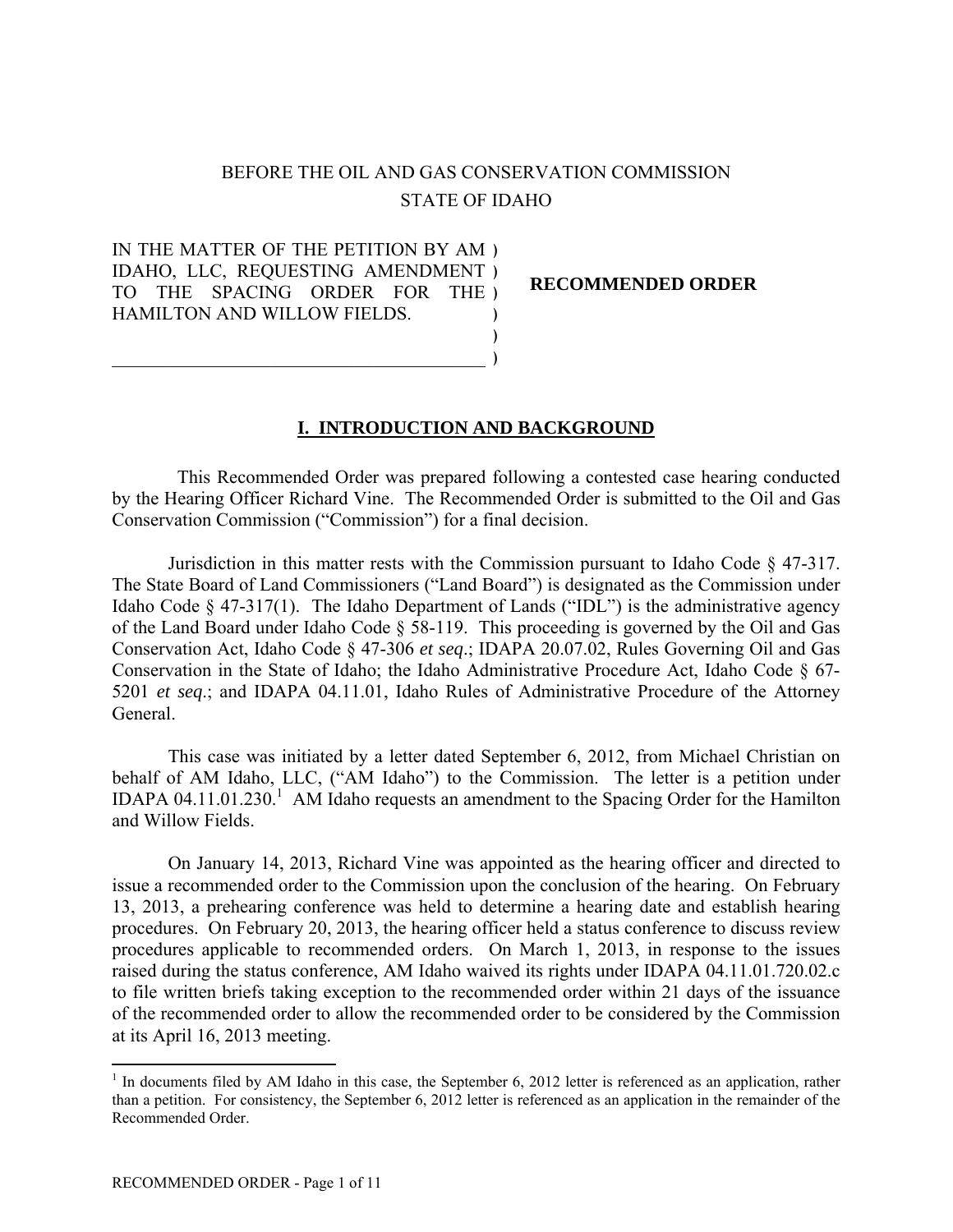The Notice of Hearing was issued on February 21, 2013. The Notice of Hearing was published in newspapers as follows: Idaho Statesman on March 2 and 9, 2013; Idaho Press Tribune on March 3 and 10, 2013, and Independent Enterprise on March 6 and 13, 2013.

On March 8, 2013, AM Idaho submitted a letter in support of its request to amend the Spacing Order. AM Idaho provided a summary of anticipated testimony, geological exhibits G-1 through G-6, and engineering exhibits E-1 through E-6. The hearing was held on March 14, 2013 at the New Plymouth Senior Center located at 126 N. Plymouth Ave., New Plymouth, Idaho. After the hearing, on March 21, 2013, AM Idaho submitted closing comments in support of its application to amend the Spacing Order.

### **II. FINDINGS OF FACT**

- 1. AM Idaho requests an amendment to the Spacing Order for the Hamilton and Willow fields, approved by the Commission on April 19, 2011, which modified the default spacing of one well per 640 acres to one well per 160 acres.
- 2. In its application, AM Idaho requests the Commission change the spacing in the Hamilton and Willow fields from one well per 160 acres to one well per 640 acres.
- 3. The area described by the application includes the following land: Sections 1-4, 8-17, 21-28, 31-26 Township 8 North, Range 4 West, Boise Meridian; Sections 1-24, Township 7 North, Range 4 West, Boise Meridian ("Application Lands").
- 4. The lands subject to this application are shown on Exhibit G-1 and are the lands indicated by the pink outline.
- 5. Mr. John Peiserich, appearing on behalf of AM Idaho, provided opening remarks and summarized AM Idaho's requested relief. *See* Exhibit D-1. Mr. Peiserich stated that the applicant would provide testimony from three professionals: (1) Richard Brown, regarding land issues; (2) Kim Parsons, regarding geology; and (3) Deborah Savimaki, regarding reservoir engineering. Mr. Peiserich reviewed the history of exploration in the Application Lands area, and described the new operator in the area, AM Idaho. AM Idaho is a wholly owned subsidiary of Alta Mesa Holdings, a Houston, Texas, based operator with substantial U.S. onshore experience. Mr. Peiserich stated that AM Idaho was bringing its expertise to bear to maximize resource recovery, protect correlative rights, and prevent waste. Likewise, he stated, the goal of the applicant's spacing application and its presentation at the hearing was to protect correlative rights, prevent waste, and maximize resource recovery. Mr. Peiserich stated that AM Idaho was requesting three things in its application (summarized on Exhibits D-2 through D-4):
	- a. Return to the standard statewide spacing of 640 acres per unit. The Willow and Hamilton fields included in the Application Lands were originally spaced at 640 acres, which is the standard spacing statewide for natural gas wells pursuant to IDAPA 20.7.02.330.02. Mr. Peiserich stated that the applicant's testimony would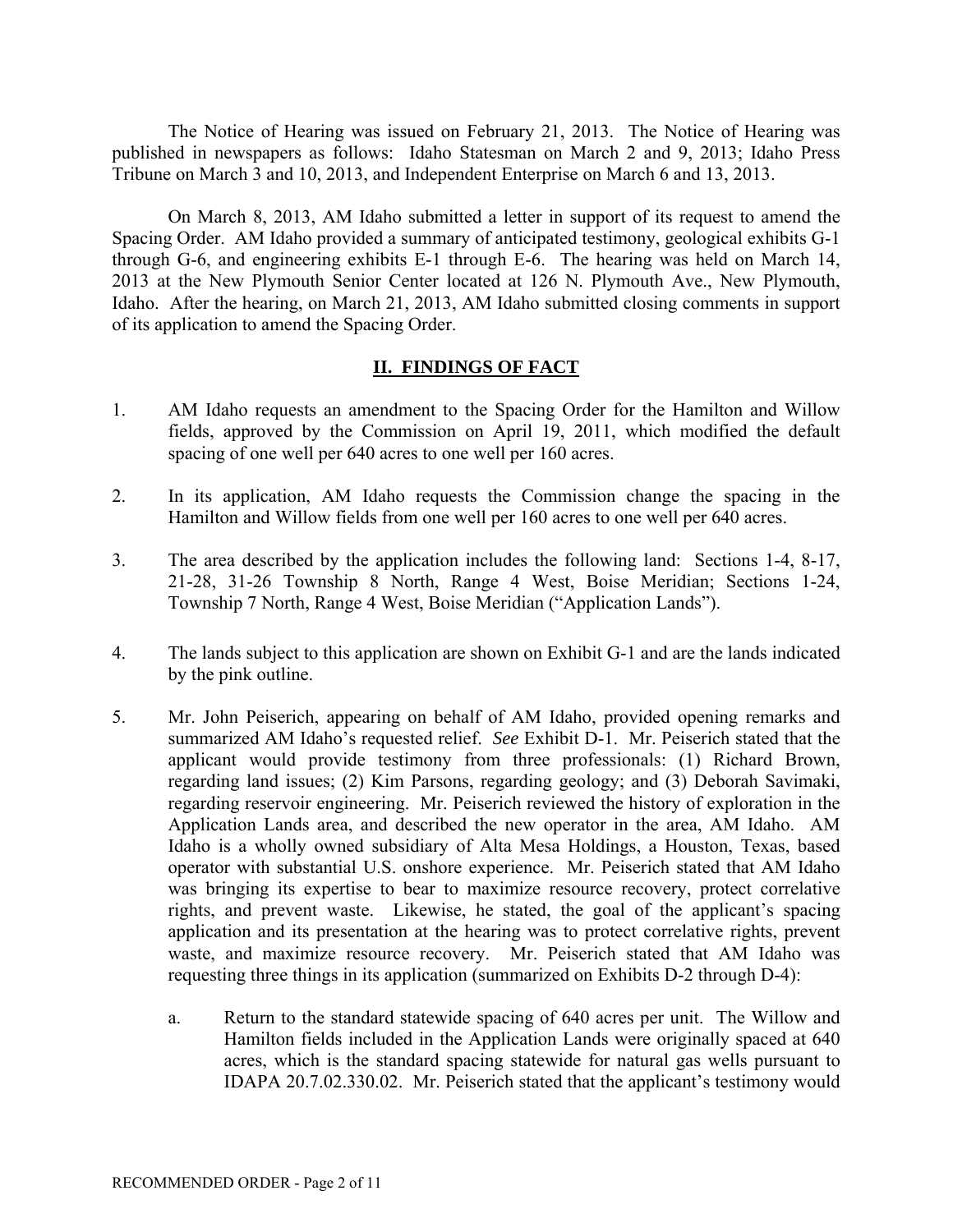show that reservoir data demonstrates effective drainage of 640 acres for the primary target sand at 4100 ft.

- b. An administrative mechanism to deviate from the standard spacing to accommodate high variability between the identified sands showing extreme differences in reservoir deliverability. Mr. Peiserich stated that the applicant's testimony would show that the 3750 Foot Sand shows substantially reduced permeability relative to the 4100 Foot Sand; that current information is limited, but indicates that substantial variability exists that requires an administrative mechanism for spacing to protect correlative rights and prevent waste; and that field rules should allow for variability between units as is found in other states.
- c. Authority to omit any lands from a drilling unit that are owned by a governmental entity and for which it can be demonstrated that such governmental entity has failed or refused to make such lands available for leasing within a reasonable time in light of the proposed development. Mr. Peiserich stated that the applicant's testimony would show that the U.S. Bureau of Land Management ("BLM") administered minerals are currently unavailable for lease and are unlikely to be made available for lease in any reasonable time to allow for development; that the applicant's request was limited to interests that cannot be integrated, i.e. federal ownership; that the applicant or its predecessors have nominated all relevant BLM lands within the Application Lands; that such nominations have been in place since 2006; that numerous meetings with BLM have been conducted and there is no foreseeable time at which BLM will commence the leasing process, thus consent to lease has not even been requested from the surface administrator.
- 6. Mr. Richard Brown testified on behalf of AM Idaho. Mr. Brown has a B.S. in Petroleum Land Management from the University of Texas at Austin. He worked in petroleum land management at Atlantic Richfield for seven years, and has worked with Weiser-Brown Oil Company of Magnolia, Arkansas, of which he is now a principal, for twenty-five years. Snake River Oil and Gas, LLC is a wholly-owned Idaho subsidiary of Weiser-Brown Oil Company. Mr. Brown was qualified as an expert in the field of petroleum land management for the purposes of the Application. Mr. Brown testified as follows:
	- a. AM Idaho has the majority ownership/leasehold interest in the Willow and Hamilton fields. Snake River Oil and Gas is a minority participant with AM Idaho.
	- b. The State of Idaho owns lands within the Willow and Hamilton fields. The State has offered leases on the majority of those lands, as well as lands outside the fields, totaling in excess of 28,000 acres. AM Idaho has acquired those leases. In April 2013, the final lease of State lands in the Application Lands area will occur consisting of approximately 50 acres.
	- c. All the federal land in the Willow and Hamilton Fields has been nominated for lease. It is Mr. Brown's understanding that BLM has not offered and has no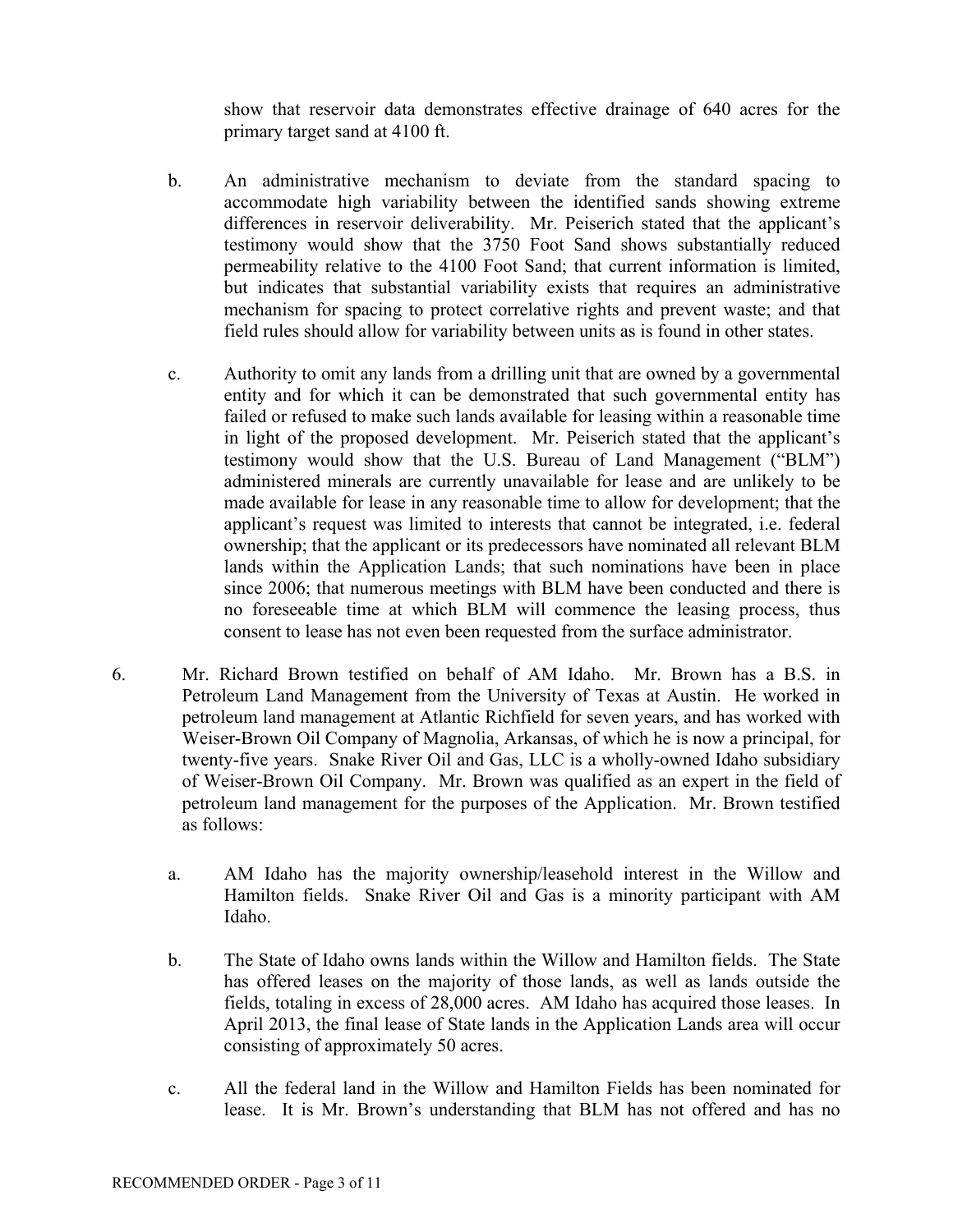intention of offering these lands for lease at any reasonable time in the future. Mr. Brown has held multiple meetings with BLM representatives in attempts to address these issues. However, BLM has not even begun the lease process by requesting consent from the federal owner. BLM has taken the position that it will not offer lands for lease until it completes a new Resource Management Plan ("RMP") for the area. There is no clear timeline for the completion of the new RMP. Without the BLM leases, it is impossible to develop some sections because federal lands cannot be integrated. In Mr. Brown's opinion, this results in stranding of resources. In his opinion, correlative rights are negatively impacted because resources cannot be developed, i.e. other landowners in the section cannot have their minerals produced, economic waste is caused because leases that would otherwise be productive are not. As a land professional, it is Mr. Brown's opinion that, without the requested ability to exclude federal lands from a unit, orderly development cannot proceed, and waste will occur.

- d. Exhibit D-5 is a summary of Mr. Brown's testimony.
- 7. Ms. Kim Parsons testified on behalf of the applicant as an expert in geology. Ms. Parsons has over 25 years of experience in the oil and gas industry, both domestically and internationally. She has a B.S. in Geology from Texas A&M University, a M.S. in Geophysics from Stanford University, and an M.B.A. from Colorado State University. Her work experience includes Exxon, Gulf Indonesia, Manager of Geosciences with Venoco, and most recently Exploration Manager of Bridge Resources with responsibility for the Payette Basin project. Ms. Parsons is experienced in all Rocky Mountain provinces, California, Gulf Coast, West Africa, Italy, Romania, North Sea, Indonesia, and has been involved with the Payette Basin project since 2008. Ms. Parsons was qualified as an expert in the field of geology for the purposes of the Application. Ms. Parsons testified as follows:
	- a. She has knowledge of the geological characteristics of the formations underlying the Application Lands.
	- b. In support of the Application, she prepared or supervised the preparation of Exhibits G-1 through G-6 submitted by AM Idaho, and reviewed the Application.
	- c. Exhibit G-1 depicts the Application Lands area, including the Willow and Hamilton fields.
	- d. The Willow-Hamilton area is structurally located in a broad low area between the basin edge to the northeast and the central basin high to the southwest. Exhibit G-2 generally depicts the subsurface geological structures in the basin.
	- e. The upper fluvial sand package is widespread across the area and ranges from 500 to 800 ft. thick, except where replaced/interrupted by volcanics. Available subsurface data indicates the fluvial sand appears a consistent reservoir quality. Exhibits G-3 and G-4 are north-south and east-west cross sections across wells as depicted by the red lines on Exhibit G-2. Exhibits G-3 and G-4 reflect the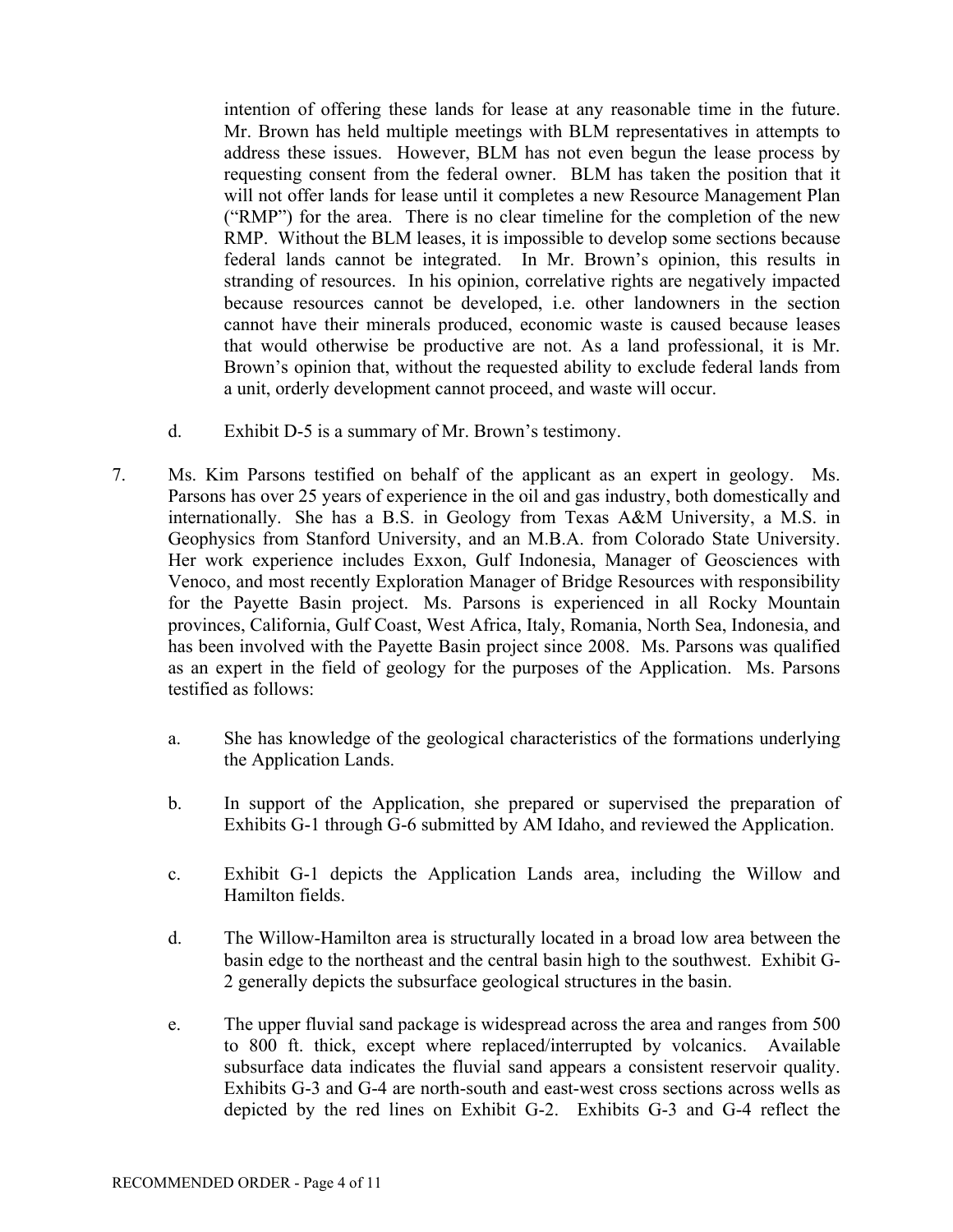thickness and continuity of the fluvial sand. Exhibit G-5 reflects the presence of the fluvial sand in tested zone at the 4100 ft. level in the ML Investments #1-10 well.

- f. The fluvial sand is overlain by 1700 ft. to 3500 ft. of lacustrine shale, providing a regional topseal.
- g. These characteristics are applicable to both the Willow and Hamilton fields.
- h. Ms. Parsons gained knowledge of the characteristics of the 4100 Foot Sand and the 3750 Foot Sand during her tenure as Exploration Manager of Bridge.
- i. Exhibit G-6 is a summary of Ms. Parson's testimony. In Ms. Parsons' opinion, based on her knowledge of the consistency of the fluvial sand across the basin and her knowledge of the characteristics of the 4100 Foot Sand and the 3750 Foot Sand, the Application lands could not be efficiently developed and drained, waste prevented, and correlative rights protected, without spacing of the Application lands returned to 640 acres, with adjustments to spacing on a case-by-case basis to account for variability in the geology and reservoir characteristics, particularly in the 3750 Foot Sand, to be determined on an administrative basis.
- 8. Ms. Deborah Savimaki, Senior Reservoir Engineer with MHA Petroleum Consultants of Denver, Colorado testified on behalf of AM Idaho. Ms. Savimaki holds a Masters of Petroleum Engineering and a Bachelor of Chemical Engineering from Curtin University of Technology, Perth, Australia. Prior to her employment by MHA Petroleum Consultants, she worked as a reservoir engineer for Woodside Energy of Perth, Australia. See Exhibit E-1. She was qualified as an expert in the field of reservoir engineering for the purposes of the Application. Ms. Savimaki testified as follows:
	- a. She has knowledge of the reservoir engineering characteristics of the 4100 Foot Sand formations underlying the Application Lands.
	- b. In support of the Application, she prepared or supervised the preparation of Exhibits E-2 through E-6 submitted by the applicant, and reviewed the Application.
	- c. Exhibit E-2 is a map showing the location of the Application Lands and well locations. From a reservoir engineering perspective, there are no known differences in the 4100 Foot Sand across the Application Lands.
	- d. The 4100 Foot Sand penetrated by the ML 1-10 well, shown in Exhibit E-3, has a net-to-gross ratio of 80% and a net pay of 9 feet. The porosity of this formation is 22% and is filled with a wet gas yielding 18 barrels of condensate per million cubic feet of gas. An extended pressure buildup test conducted in January 2013 on this well yielded an effective permeability to gas of 304 millidarcy ("md"). Rock and fluid properties were used in a single well simulation model to investigate drainage area.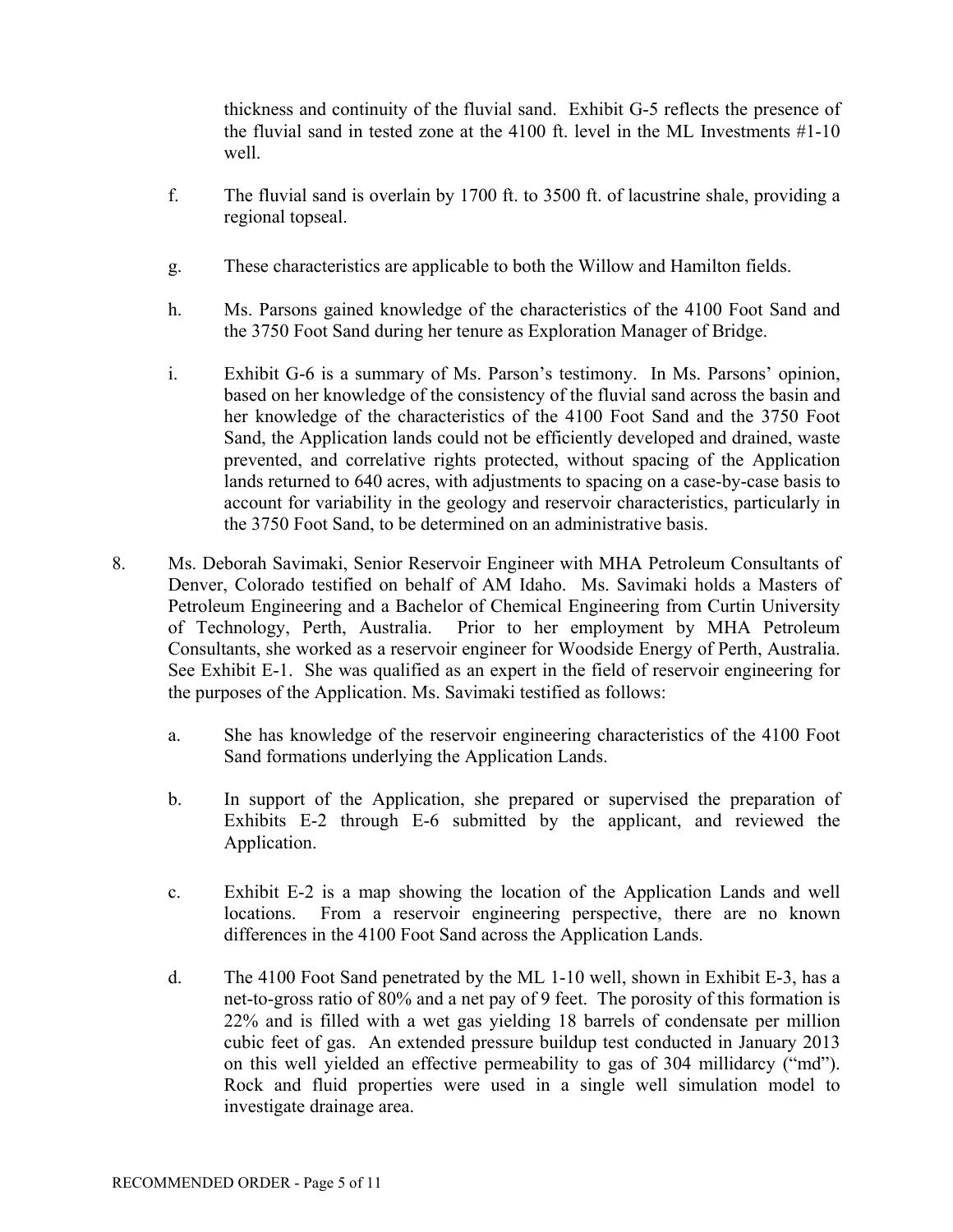- e. To account for any reduction in permeability away from the wellbore, the simulation assumed permeability to gas of 200 md. Simulated gas rates and recoveries are plotted as a function of reservoir pressure in Exhibit E-4. The simulation indicates the well will load up at 325 thousand cubic feet per day ("mcfd"), at a reservoir pressure of 125 pounds per square inch gauge ("psig"). Gas recovery at this abandonment pressure is over 90% of the original gas in place.
- f. Simulations based upon measured rock and fluid properties demonstrate that 640 acre well spacing will efficiently drain the 4100 Foot Sand in the Application Lands.
- g. The proposed 640 acre well spacing in the 4100 Foot Sand will promote efficient drainage, protect correlative rights, and prevent waste.
- h. She has knowledge of the reservoir engineering characteristics of the 3750 Foot Sand formations underlying the Application Lands.
- i. The 3750 Foot Sand penetrated by the DJS 1-15 well. The porosity of this formation is 33%. An extended pressure buildup test conducted in January 2013 indicated an effective permeability to gas of 0.5 md. A 640 acre simulation model of this low permeability reservoir was used to assess the recovery. Exhibit E-5 shows the simulated gas rates and recovery plotted as a function of reservoir pressure. The model indicates liquid load up will occur at 120 mcfd, at a reservoir pressure over 1200 psig, yielding a 35% recovery.
- j. Exhibit E-6 is a summary of Ms. Savimaki's testimony. In Ms. Savimaki's opinion, 640 acre spacing is inappropriate for the 3750 Foot Sand and, pending further drilling and data development, smaller well spacing will allow for efficient development of resources, prevent waste, and protection of correlative rights for this sand. However, there is presently insufficient data to justify uniformly smaller spacing. While the 4100 Foot Sand provides adequate drainage at 640 acre spacing, structural complexities in that sand may require deviation from standard spacing in some instances. Smaller well spacing requirements could be handled administratively. In her opinion, the Application lands could not be efficiently developed and drained, waste prevented, and correlative rights protected, without spacing of the Application lands returned to 640 acres, with adjustments to spacing on a case-by-case basis to account for variability in the geology and reservoir characteristics, particularly in the 3750 Foot Sand, to be decided on an administrative basis.
- 9. Following the close of testimony by AM Idaho's witnesses, Mr. Peiserich summarized the testimony and the AM Idaho's requests. *See* Exhibit D-6.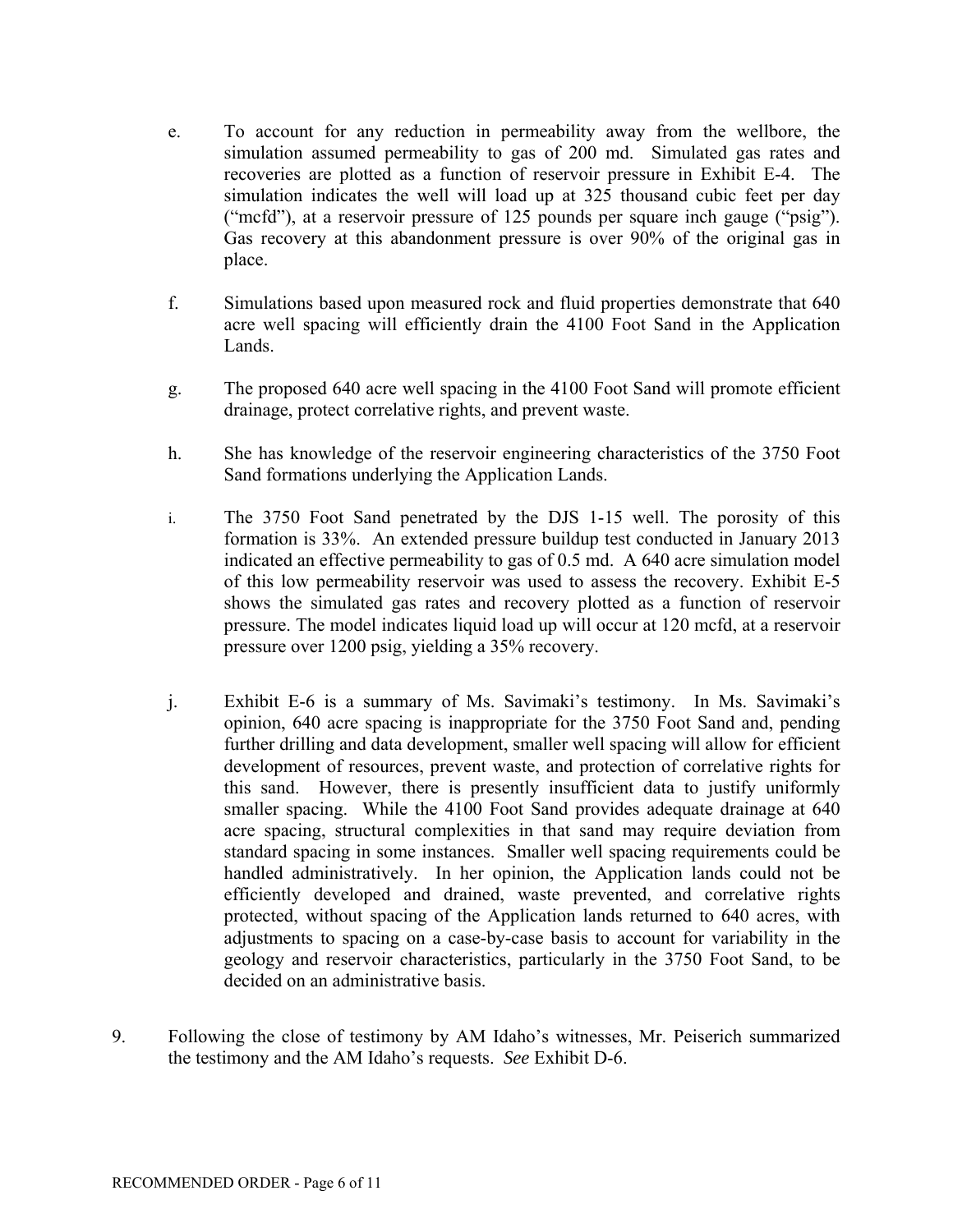10. No testimony was offered other than that provided by the AM Idaho's witnesses.

## **III. CONCLUSIONS OF LAW**

- 1. Pursuant to Idaho Code § 47-319(2), it is the duty of the Commission "to regulate the exploration for and production of oil and gas, prevent waste of oil and gas and to protect correlative rights, and otherwise to administer and enforce" the Oil and Gas Conservation Act.
- 2. The Commission has the authority to regulate the spacing or locating of wells. Idaho Code  $\S$  47-319(5)(c). The Commission is authorized to establish spacing units for each pool. Idaho Code § 47-321(a).
- 3. Spacing orders "shall specify the size and shape of the units, which shall be such as will, in the opinion of the commission, result in the efficient and economical development of the pool as a whole." Idaho Code  $\S$  47-231(b).
- 4. "The size of the spacing units shall not be smaller than the maximum area that can be efficiently and economically drained by one (1) well; provided, that if, at the time of a hearing to establish spacing units there is not sufficient evidence from which to determine the area that can be efficiently and economically drained by one (1) well, the commission may make an order establishing temporary spacing units for the orderly development of the pool pending obtaining the information required to determine what the ultimate spacing should be." Idaho Code § 47-321(b).
- 5. "Except where circumstances reasonably require, spacing units shall be of approximately uniform size and shape for the entire pool." Idaho Code  $\frac{1}{2}$  47-321(c). "The commission may establish spacing units of different sizes or shapes for different parts of a pool or may grant exceptions to the size or shape of any spacing unit or units or may change the sizes or shapes of one or more existing spacing units." *Id*.
- 6. "An order establishing spacing units for a pool shall cover all lands determined or believed to be underlaid by such pool, and may be modified by the commission from time to time to include additional lands determined to be underlaid by such pool or to exclude lands determined not to be underlaid by such pool." Idaho Code  $§$  47-321(e).
- 7. Spacing orders may be modified by the commission to change the size or shape of one or more spacing units. Idaho Code § 47-321(f).
- 8. "In the absence of an order by the Commission setting spacing units for a pool," every gas well "must be located on a drilling unit consisting of approximately six hundred forty (640) contiguous surface acres, which shall be one governmental section or lot(s) equivalent thereto, upon which there is not located, and of which no part is attributed to, any other well completed in or drilling to the same pool." IDAPA 20.07.02.330 and .02.
- 9. The Commission may authorize a well to be drilled at a location other than that prescribed in a spacing order "[i]f the commission finds that a well drilled at the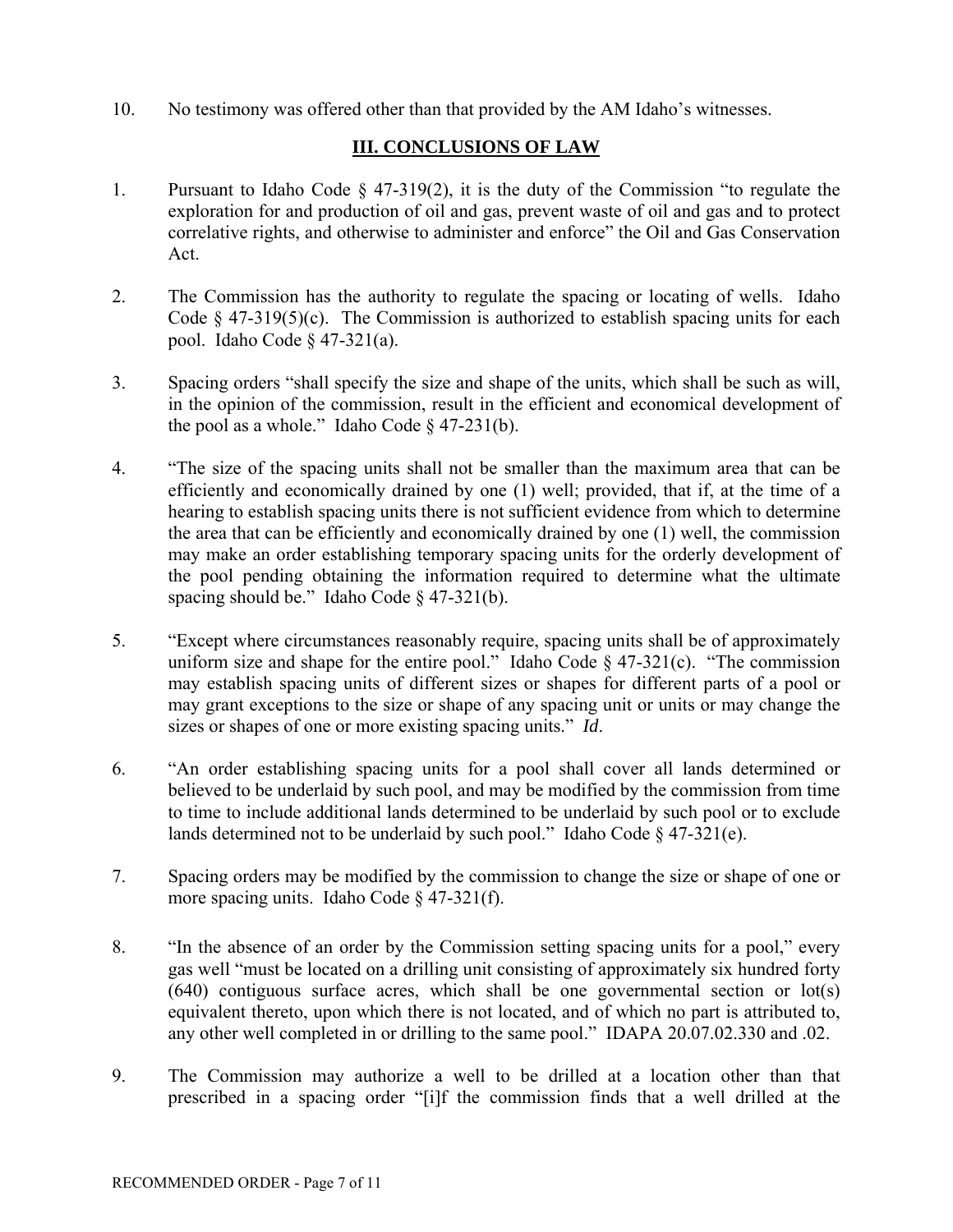prescribed location would not be likely to produce in paying quantities, or that surface conditions would substantially add to the burden or hazard of drilling such well, or for other good cause shown." Idaho Code § 47-321(d).

- 10. Exceptions to spacing orders may be authorized under the procedures in IDAPA 20.07.02.330.04. "Upon proper application therefore, the Department may approve, as an administrative matter, an exception to Subsections 330.01 and 330.02 or any order of the Commission establishing well spacing for a pool." *Id*.
- 11. The Commission has authority to amend the existing Spacing Order for the Hamilton and Willow fields pursuant to Idaho Code § 47-321(f).
- 12. AM Idaho presented geologic and engineering data that showed that a return to the default 640 acre spacing for gas wells, with the ability to seek administrative exceptions to the default 640 acre spacing on a case-by-case basis, would result in the area being efficiently drained, would prevent waste, and would protect correlative rights, in a manner consistent with the Commission's duty in Idaho Code § 47-319(2).
- 13. Given the nature of the known geology and reservoir characteristics of the Application Lands, return to 640 acre per unit spacing is appropriate. Information now available for the 4100 Foot Sand indicates it will be most efficiently drained at 640 acre spacing. *See* Idaho Code § 47-312(b). Spacing of one well per 640 acres is the default spacing size for gas wells under IDAPA 20.07.02.330.02.
- 14. Information now available for the 3750 Foot Sand indicates that it is more variable in nature, and will not be drained efficiently through uniform spacing at 640 acres. However, the sand is still undeveloped and smaller uniform spacing also is not appropriate. Thus, it is most appropriate to return the field to default 640 acre spacing with provision in field rules in the Spacing Order to obtain administrative approval for downspacing on a case-by-case basis in order to promote orderly and efficient development and drainage, prevent waste, and protect correlative rights. *See* Idaho Code § 47-321(d). Such downspacing may be requested in the future according to the exception procedure in IDAPA 20.07.02.330.04.
- 15. AM Idaho requests authority for the Commission to consider future applications to omit land owned by government entities that have not been offered for lease within a reasonable time. AM Idaho did not request omitting specific land in its application. Rather, AM Idaho offered evidence that within the Application Lands there are areas with mineral rights owned by governmental entities,<sup>2</sup> and the failure of such entities to offer lands for lease within a reasonable time in light of proposed development may negatively impact the orderly and efficient development of the field. BLM has administrative authority over areas within the Application Lands. Some of those areas have been nominated for lease since at least 2006, but due to the BLM's ongoing work on a new RMP for the area, it has declined to offer the areas for lease. According to the testimony of Mr. Brown, it is unlikely that the areas will be offered for lease in the

 $\overline{a}$  $<sup>2</sup>$  AM Idaho did not present evidence of the location of mineral rights owned by government entities in the Hamilton</sup> and Willow fields.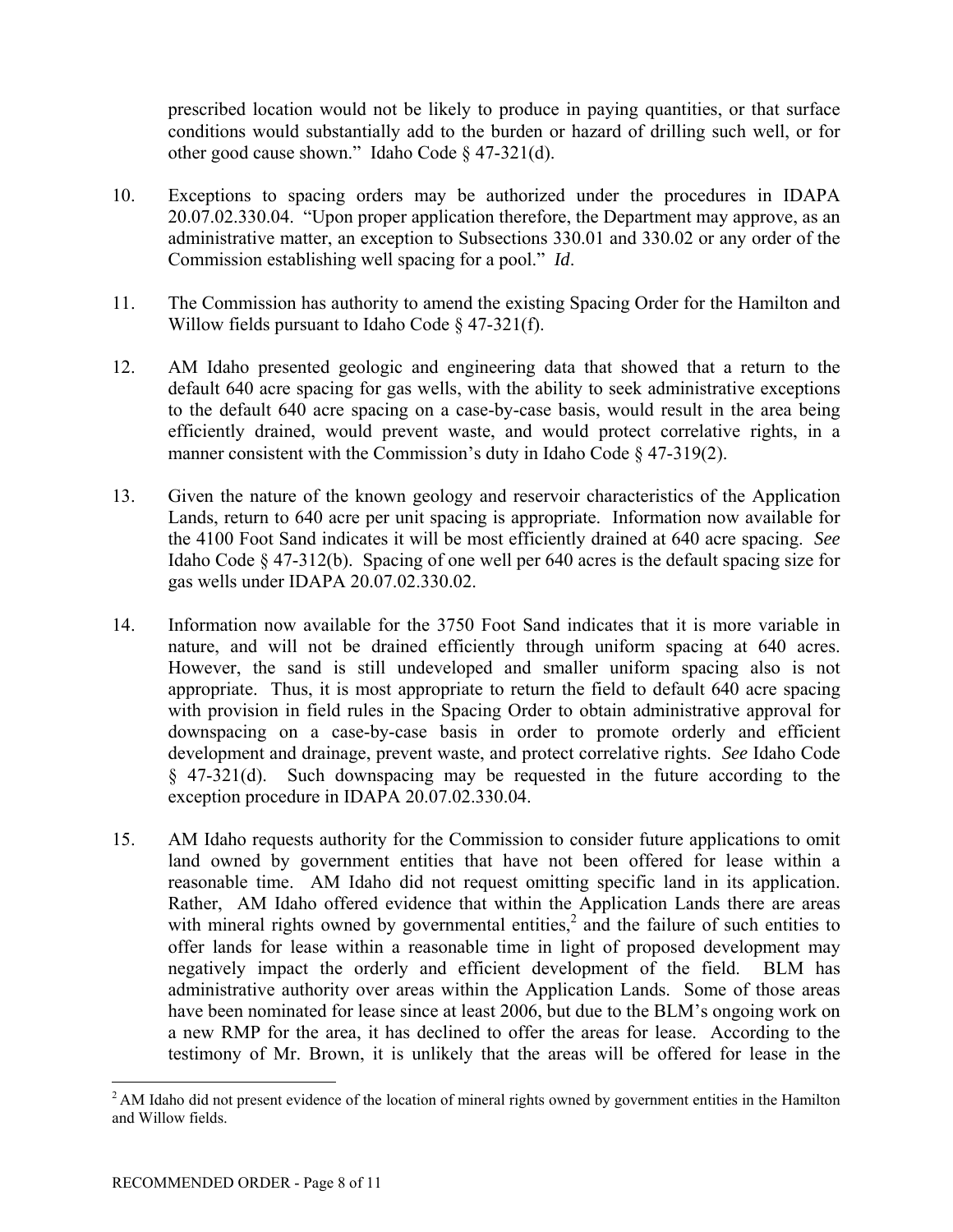reasonably foreseeable future. The Commission has the authority to modify spacing orders under Idaho Code §§ 47-321(c), (e) and (f). It is appropriate to consider such requests in the future when specific evidence may be presented to the Commission to support the requests.

### **IV. HEARING OFFICER RECOMMENDATION**

 Based upon the information provided to me as the hearing officer, I recommend that the Commission issue a Final Order **approving** AM Idaho's request to amend the Spacing Order, as follows:

- 1. Field spacing in the Application Lands should be returned to the default 640 acres per well for gas wells.
- 2. Operators may seek administrative exceptions to the 640 acre ordered spacing from the Director of IDL on a case-by-case basis within the Application Lands under the procedure in IDAPA 20.07.02.330.04, including in such application information establishing that the maximum area that can be efficiently and economically drained by one (1) well is smaller than the ordered spacing for the area covered by the application.
- 3. Pursuant to Idaho Code § 47-321, the Commission has authority to consider future applications, brought before the Commission, from owner(s) in a drilling unit seeking the authority to omit any lands from such drilling unit that are owned by a governmental entity and for which it can be demonstrated that such governmental entity has failed or refused to make such lands available for leasing within a reasonable time in light of the proposed development.

# **V. PROCEDURES FOR RECOMMENDED ORDERS**

 This is a Recommended Order of the hearing officer. It will not become final without action of the Commission. Any party may file a petition for reconsideration of this Recommended Order with the hearing officer issuing the order within fourteen (14) days of the service date of this order. The hearing officer issuing this Recommended Order will dispose of any petition for reconsideration within twenty-one (21) days of its receipt, or the petition will be considered denied by operation of law. *See* Idaho Code § 67-5243(3).

 Within twenty-one (21) days after (a) the service date of this Recommended Order, (b) the service date of a denial of a petition for reconsideration from this Recommended Order, or (c) the failure within twenty-one (21) days to grant or deny a petition for reconsideration from this Recommended Order, any party may in writing support or take exceptions to any part of this Recommended Order and file briefs in support of the party's position on any issue in the proceeding.<sup>3</sup>

 $\overline{a}$ 

<sup>&</sup>lt;sup>3</sup> On March 1, 2013, AM Idaho waived its right to file written briefs taking exceptions to the Recommended Order within 21 days of the issuance of the Recommended Order to allow the Recommended Order to be considered by the Commission at its April 16, 2013 meeting.